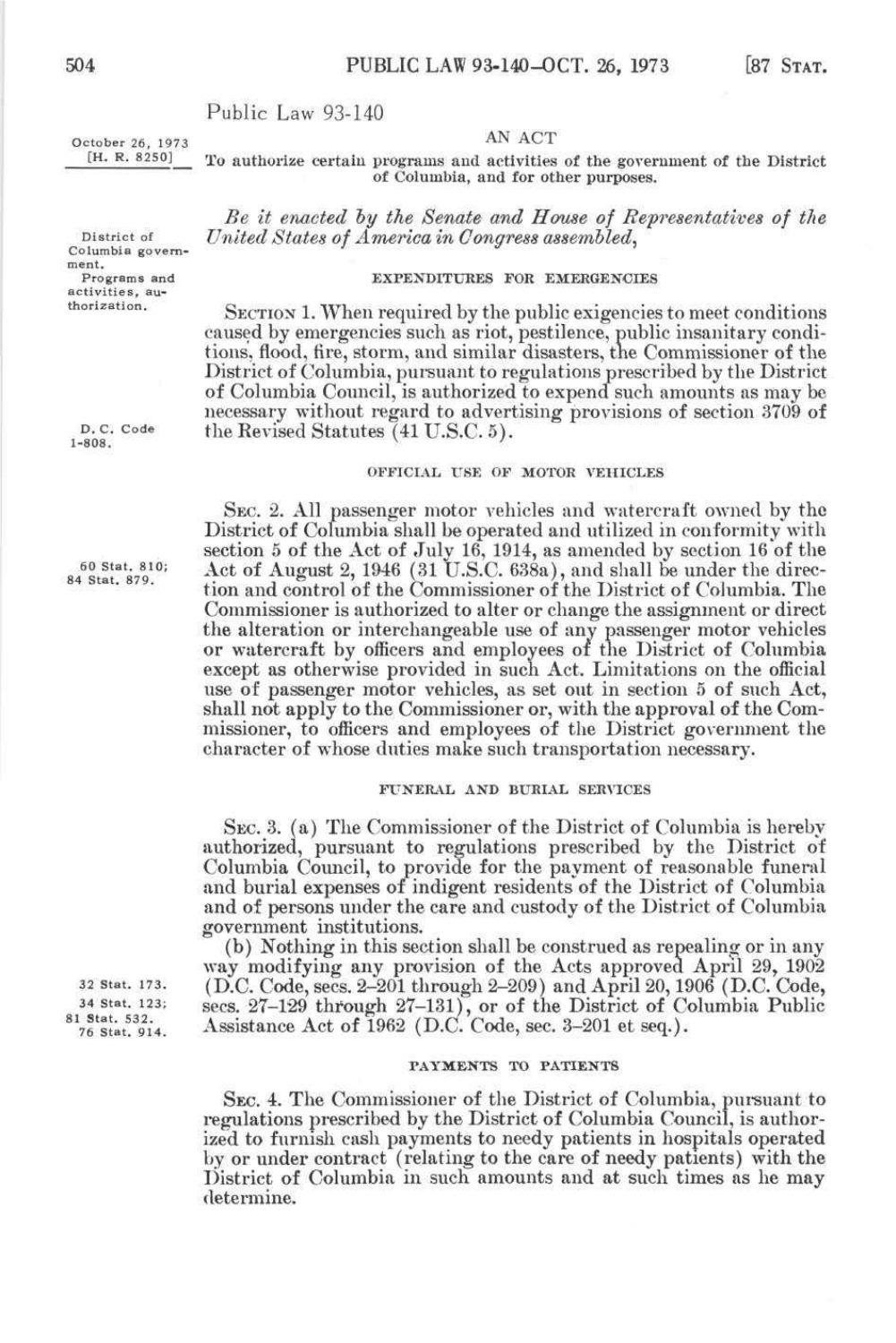## CARE OF PATIENTS IN SECTARIAN AND NONSECTARIAN INSTITUTIONS

SEC. 5. Notwithstanding any other provision of law, the Commissioner of the District of Columbia, pursuant to regulations prescribed by the District of Columbia Council, is authorized from time to time to enter into contracts with institutions under sectarian and nonsectarian control, and to make payments to such institutions, for the care of indigent and medically indigent patients in hospitals and for the care and maintenance of persons who are a responsibility of the District of Columbia. The Council shall, in determining the level of payment to sectarian and nonsectarian institutions, take into consideration average costs in caring for like persons in area institutions, and in no event shall such payment for medical services exceed reasonable costs as determined under the District of Columbia medicaid program.

#### STIPENDS FOR PATIENTS

SEC. 6. The Commissioner of the District of Columbia is authorized, pursuant to regulations prescribed by the District of Columbia Council, to provide for the payment of stipends to patients and residents employed in institutions of or under programs sponsored by the government of the District of Columbia as an aid to their rehabilitation or for training purposes. Nothing contained herein shall be construed as conferring employee status on any person covered by this section.

#### BENEFITS FURNISHED WORKERS IN DISTRICT FACILITIES

SEC. 7. Notwithstanding any other provision of law, the Commissioner of the District of Columbia is authorized to furnish, pursuant to regulations prescribed by the District of Columbia Council, subsistence, living quarters, and laundry in lieu of salary to persons authorized by the Commissioner to work in facilities of the government of the District of Columbia for the purposes of securing training and experience in their future vocations. Nothing contained herein shall be construed as conferring employee status on any person covered by this section, nor as superseding the requirements of sections 6352 and 5353 of title 5, United States Code, relating to student employees  $_{0.5}^{80}$  Stat. 472; specified therein who are assigned or attached to a hospital, clinic, or medical or dental laboratory.

82 Stat. 1312.

#### FIRE PROTECTION SERVICES

SEC. 8. The Commissioner of the District of Columbia is authorized to make provisions and payment for the furnishing of fire prevention and fire protection services to District of Columbia government institutions located outside the District of Columbia.

#### FUNDS FOR THE PREVENTION AND DETECTION OF CRIME

SEC. 9. The Chief of Police of the Metropolitan Police Department is authorized, with the approval of the Commissioner of the District of Columbia and within the limits of appropriations therefor, to make expenditures for the prevention and detection of crime under his certificate. The certificate of the Chief of Police for such expenditures shall be deemed a sufficient voucher for the sum therein expressed to have been expended.

Contract authority.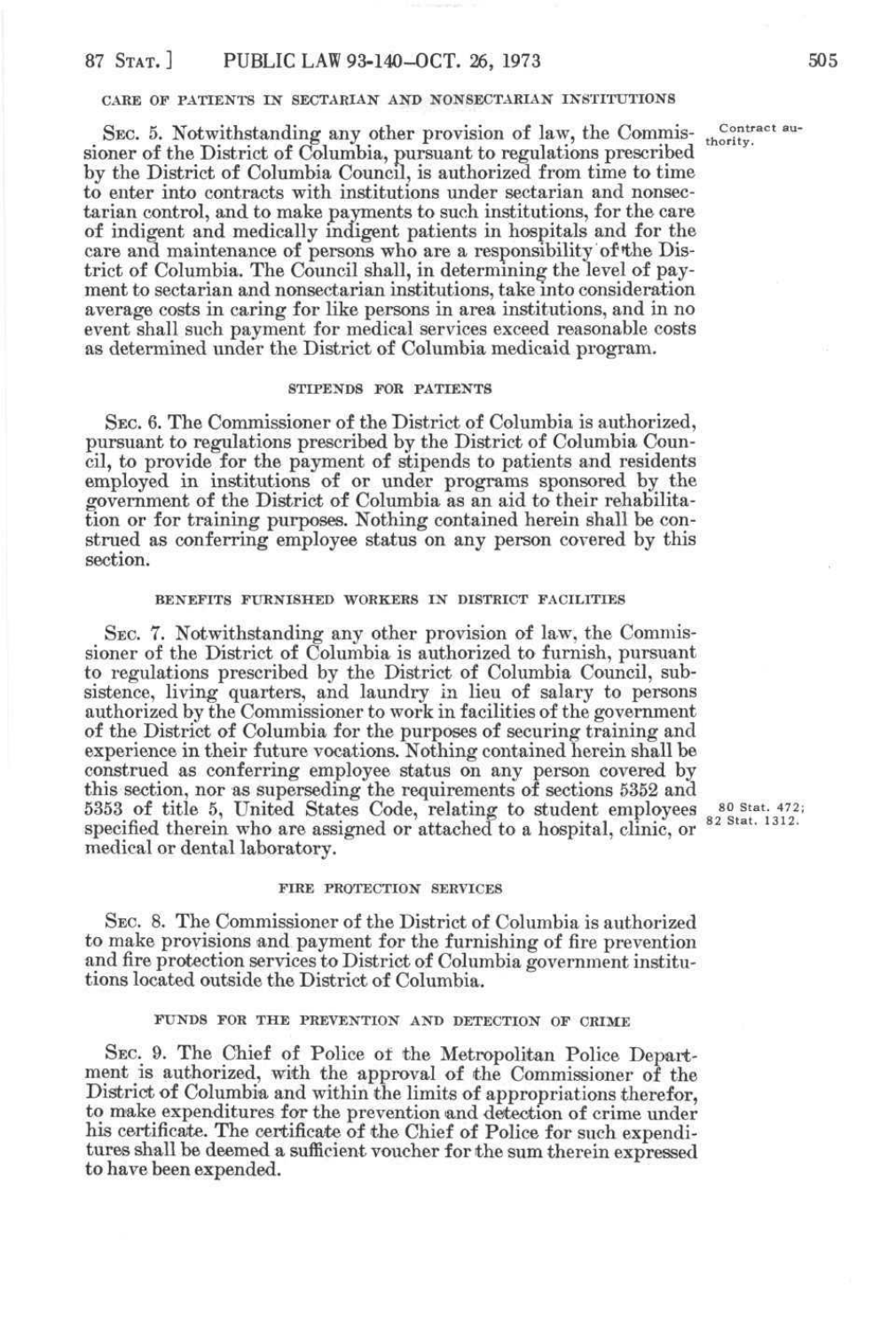## ATTEXDAXCE AT PISTOL MATCHES

SEC. 10. The Commissioner of the District of Columbia is authorized to pay the expenses of officers and members of the Metropolitan Police Department and the Department of Corrections for attending pistol matches, including entrance fees, and is further authorized to permit officers and members to attend such matches without loss of pay or time.

## PAYMENT OF REWARDS

SEC. 11. The Commissioner of the District of Columbia, pursuant to regulations prescribed by the District of Columbia Council, is authorized to provide for the payment of rewards for the capture, or for information leading to the apprehension, of fugitives from District of Columbia penal, correctional, and welfare institutions and of conditional release and parole violators. Funds appropriated pursuant to this section shall be apportioned and expended in the discretion of, and upon such conditions as may be imposed by, the Commissioner of the District of Columbia. No reward money shall be paid to any officer or employee of the Metropolitan Police Department, or of any penal, correctional, or welfare institution, or of any court, legal agency, or other agency closely involved in the criminal justice system.

## DISCHARGE AND RELEASE PAYMENTS

SEC. 12. The Commissioner of the District of Columbia is authorized to furnish each prisoner upon his release from a penal or correctional institution under the jurisdiction of the government of the District of Columbia with suitable clothing and, in the discretion of the Commissioner, a sum of money, which shall not exceed \$100.

### CONSTRUCTION SERVICES WORKING FUND

SEC. 13. (a) There is established in the Treasury of the United States a permanent working fund, without fiscal year limitation, to be known as the Construction Services Fund, Department of General Services, District of Columbia. The Commissioner is authorized to transfer to such fund from capital outlay appropriations for public building construction such amounts as he may deem necessary to carry out the purposes of this section, and, subject to subsequent adjustment, advances and reimbursements may be made to such fund from appropriations for services to other departments and agencies of the District government, without reference to fiscal year limitations on such appropriations. The fund shall be available for expenses incurred in the initial planning for construction projects, for work performed under contract or otherwise, including, but not limited to, preliminary planning and related expenses, surveys, preparation of plans and specifications, soil investigation, administration, overhead, planning design, engineering, inspection, and contract management.

(b) The District of Columbia Council shall annually review the budget of the Construction Services Fund within ninety days after the annual District of Columbia Appropriations Act is enacted into law.

(c) The District of Columbia Council, the Board of Higher Education, the Board of Vocational Education, the Board of Education, the Public Library Board, and the Executive Director of the District of Columbia Court System shall be kept fully advised, at least semiannually, of the status of projects and activities within their respective areas of concern which are financed from the Construction Services Fund.

Restriction.

Establishment.

Transfer of funds.

Budget, annual review.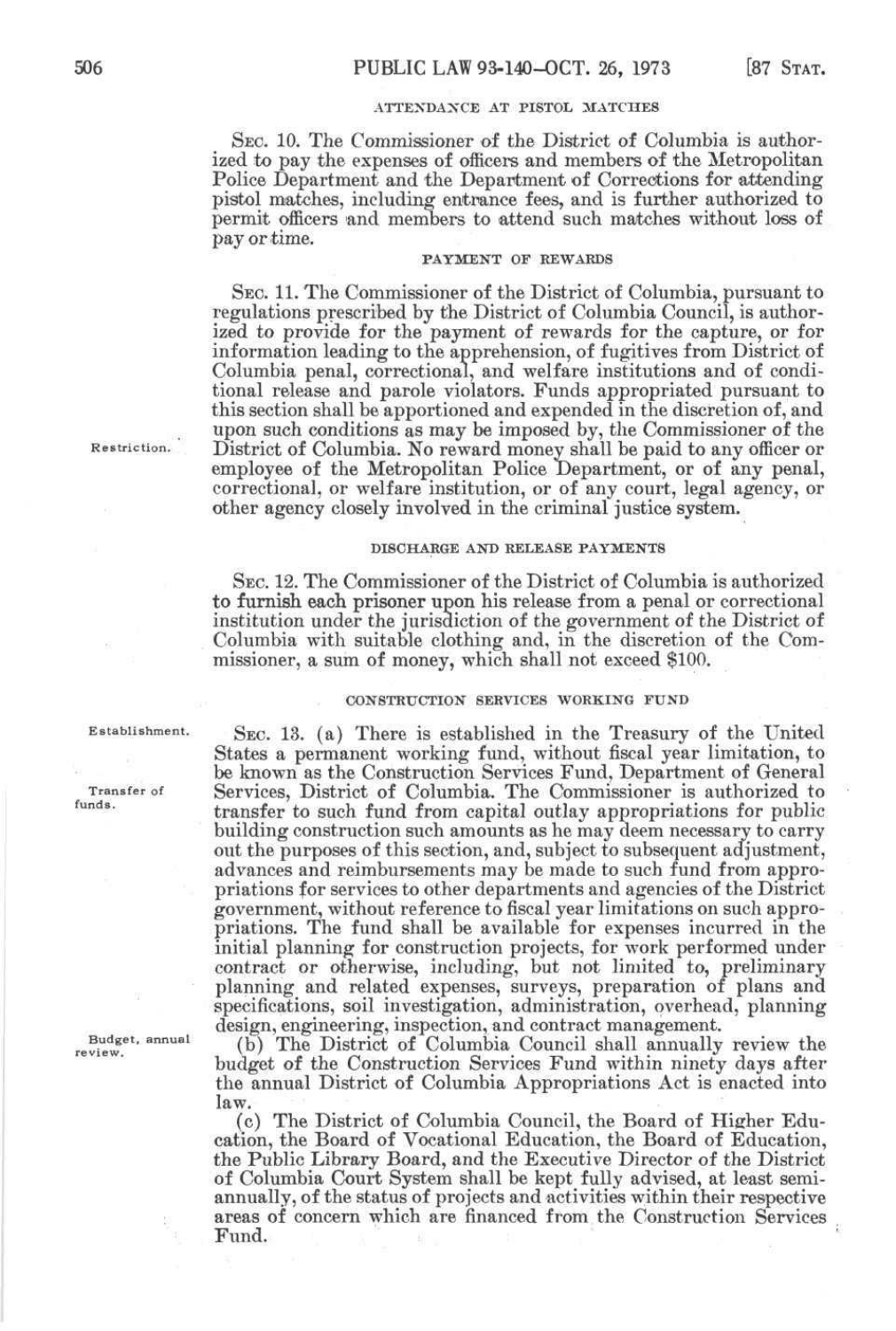## SXOW AND ICE REMOVAL

SEC. 14. Notwithstanding any other provision of law, appropriations for the Department of Highways and Traffic and the Department of Environmental Services of the government of the District of Columbia shall be available for purposes of snow and ice removal when so ordered by the Commissioner of the District of Columbia.

#### FEDERAL-AID HIGHWAY PROJECTS

SEC. 15. The Commissioner of the District of Columbia is authorized contract auto enter into contracts in connection with projects undertaken as Federal-aid highway projects under the provisions of the Federal Aid Highway Act of  $1944$  in such amounts as shall be approved by the  $58$  stat. 838. Federal Highway Administration, Department of Transportation.

## GRADE-CROSSING ELIMINATION PROJECTS

SEC. 16. The Commissioner of the District of Columbia is authorized to construct grade-crossing elimination and other wholly District construction projects or those authorized under section 8 of the Act of June 16, 1936 (49 Stat. 1521), and section 1(b) of the Federal Aid Highway Act of 1938, in accordance with the provisions of such Acts. 52 Stat. 633. Pursuant to this authority, the Commissioner may make payment to contractors and payment for other expenses in connection with the costs of surveys, design, construction, and inspection pending reimbursement to the District of Columbia by the Federal Highway Administration, Department of Transportation, or other parties participating in such projects.

## CIVIL DEFENSE MATCHING FUNDS

SEC. 17. Section 3(h) of the Act entitled "An Act to authorize the District of Columbia government to establish an Office of Civil Defense, and for other purposes", approved August 11, 1950 (D.C. Code, sec. 6-1203 (h)), is amended by striking the semicolon and insert- *^^* stat. 439. ing in lieu thereof a comma and the following: "and, when authorized by the Commissioner, appropriations available to the District of Columbia may be used to match financial contributions made by any department or agency of the United States to the government of the District for the purchase of civil defense equipment and supplies;".

### ACQUISITION OF LAND FOR WASHINGTON AQUEDUCT

SEC. 18. Appropriations are hereby authorized for the acquisition, by gift, dedication, exchange, purchase, or condemnation, of land or rights in or on land or easements therein for the Washington aqueduct by the Chief of Engineers, Corps of Engineers, United States Army, or his designated agents.

## ADMINISTRATIVE EXPENSES OF WORKMEN'S COMPENSATION LAW

SEC. 19. The Act entitled "An Act to provide compensation for disability or death resulting from injury to employees in certain employments in the District of Columbia, and for other purposes", approved May 17, 1928 (D.C. Code. secs.  $36-501$ ,  $502$ ), is amended by renum-  $_{52}^{45}$  Stat. 689. bering section 3 as section 4 and by inserting the following new section immediately after section 2:

"SEC. 3. There are authorized to be appropriated such sums as may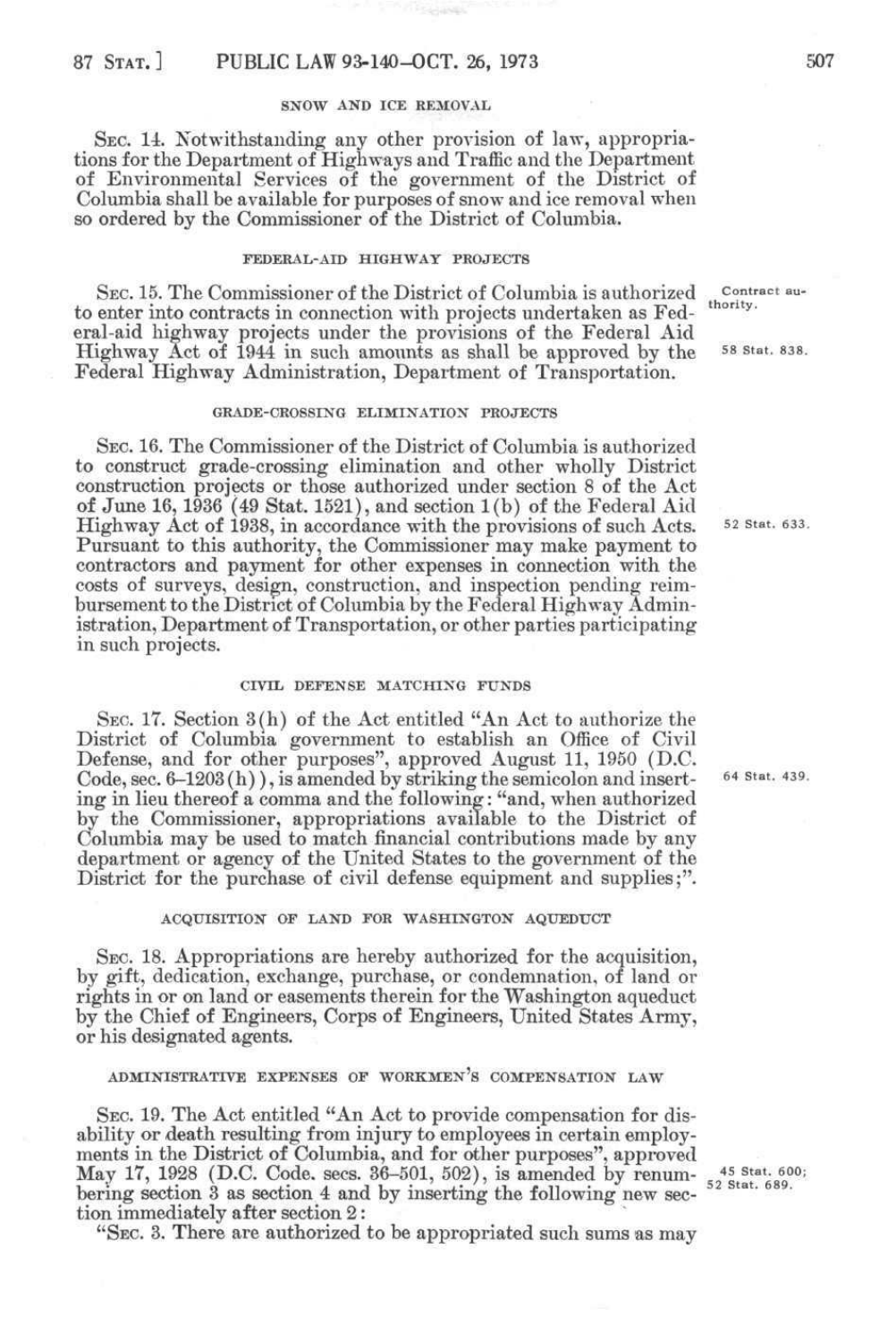be necessary to pay the expenses incurred by the United States Department of Labor in the administration of this Act."

## DRIVER EDUCATION PROGRAM

SEC. 20. The Board of Education is authorized, within the limits of appropriations therefor, to accept, on a loan basis, and to maintain and provide for insurance of motor vehicles, for use in the driver education programs of the public schools.

#### SUBSISTENCE AND TRANSPORTATION FOR HANDICAPPED CHILDREN

SEC. 21. The Board of Education is authorized to provide for the furnishing of subsistence supplies and transportation for severely handicapped children attending special education schools or classes established for their benefit in the public school system of the District of Columbia.

#### SUMMER SCHOOL COMPENSATION

SEC. 22. Compensation payable to personnel employed in the summer school program of the public school system of the District of Columbia is hereby authorized to be charged to the appropriation for the fiscal year in which the pay periods end.

#### SUMMER EMPLOYMENT OF DISTRICT SCHOOL TEACHERS

80 Stat. 483. SEC. 23. Subsectiou (e) of section 5533 of title 5, United States Code, is amended (a) by inserting " $(1)$ " immediately following " $(e)$ "; and (b) by adding the following new paragraph:

"(2) Subsection (c) of this section does not apply to pay received by a teacher of the public schools of the District of Columbia for employment in a position during the summer vacation period.".

## SCHOOL CEREMONIAL EXPENSES

SEC. 24. The President of the Federal City College, the President of the Washington Technical Institute, the President of the District of Columbia Teachers College, and the Superintendent of Schools are hereby authorized to utilize moneys appropriated for the purposes of this section for such expenses as they may respectively deem necessary to conduct such official ceremonial, and graduation activities as are normally associated with the programs of educational institutions.

## AMENDMENT OF LAWS RELATING TO ADVERTISING

SEC. 25. (a) The second sentence of the first section of the Act  $J<sub>44 Stat.</sub> 834$ , approved February 28, 1898 (D.C. Code, sec. 47-1001), is amended to read as follows: "The notice of sale and the delinquent tax list shall be advertised according to regulations prescribed by the District of Columbia Council in not less than two major daily newspapers published in the District.".

(b) Section 7 of the Act approved February 28, 1898 (D.C. Code,  $45$  Stat.  $650$ .  $sec. 47-1008$ , is amended to read as follows:

> "SEC. 7. The expenses of advertising the notice of sale and delinquent tax list for real property taxes, water charges, sanitary sewer service charges, and special assessments in arrears together with penalties and costs, shall be reimbursed to the District by a charge to be fixed annually by the Commissioner and assessed against each lot or piece